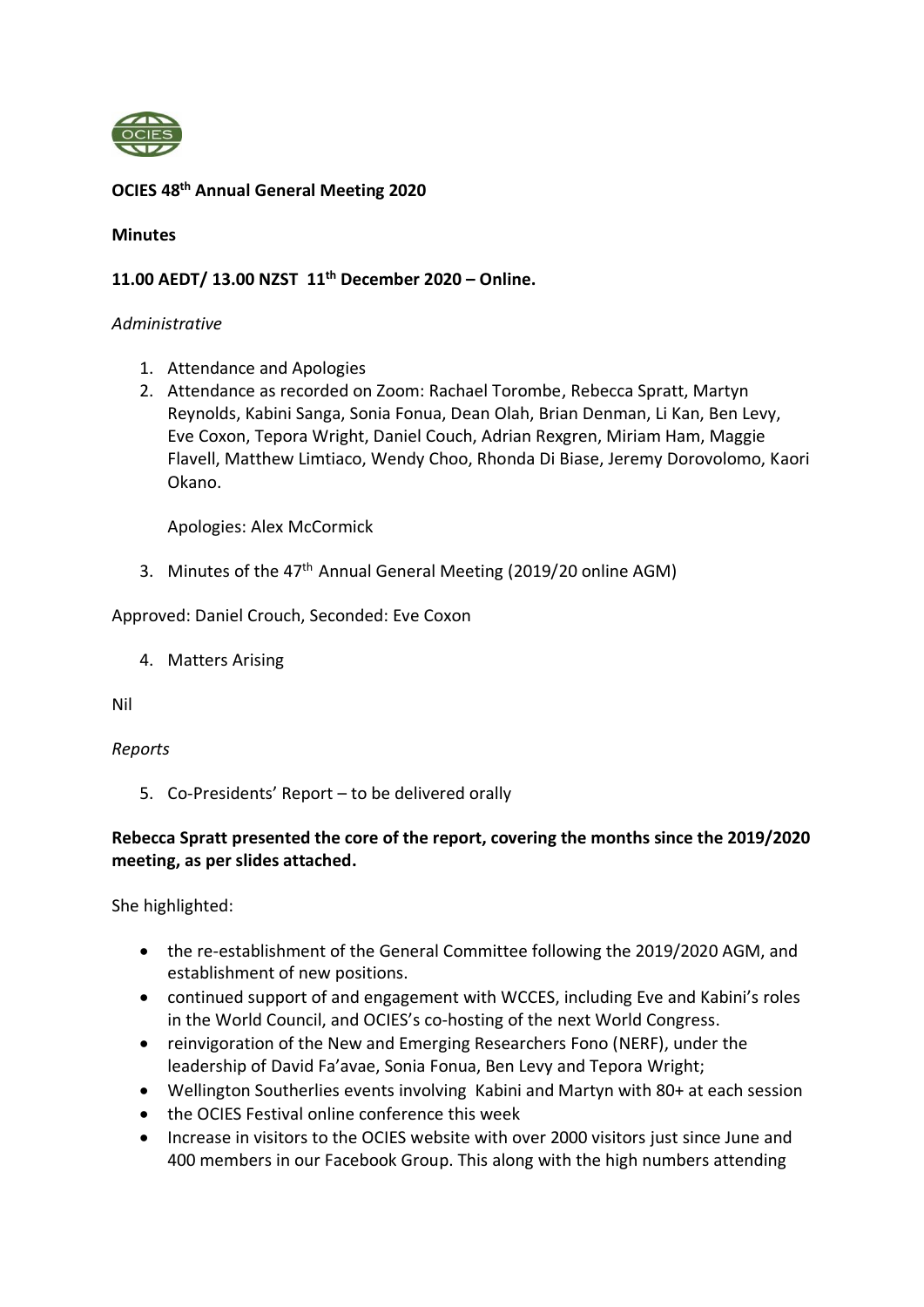online events demonstrates how our community is expanding well beyond paid members.

- our paid membership has also increased significantly to be the highest ever at around 140 members (compared to 43 members in 2015). Due both to our growing reach and the discount offered this year. Membership is fairly even across Australia, Aotearoa NZ and Pacific Island countries, with a growing number of members also located in other parts of Asia, North America and Europe.
- the hard work of all those involved on the OCIES committees, the Conference convening team, and wider network of people actively contributing to our community.

## **Kabini Sanga added:**

- ours is a community with a mat of welcome
- encouragement that none of our members are more important than others

## **Sonia Fonua contributed the following about NERF:**

- all have worked hard. Tepora and Ben have recently joined to strengthen the NERF coordination and have brought added skills to the team
- there have been 3 sessions at the conference festival all well attended. A LinkedIn site has been established and a Facebook page.

## **Rhonda Di Biase commented on the conference:**

- sessions have been well received and a lot of people new to OCIES are joining in
- she asked for people to complete the Feedback form on the website if possible
- she thanked those involved again

# **Rebecca rounded off by thanking Rhonda and the conference team, in particular Carmel Mesiti and Maggie Flavell for their work, as well as all others.**

6. Treasurer's Report

Miriam reported that preparing this report was relatively simple. The finances for this period look good because we have had a good growth in membership and few expenses due to the short period of time and only one issue of the Journal going out.

The current balance of OCIES funds is \$45,730.32 representing an increase of \$2,952.26 over the 5 month period of July – November 2020.

She noted and applauded the Executive Committee's decision to prioritise membership over money through offering the membership discount, and welcomed increases in the diversity of membership.

Kabini added that those [including himself] who have projects money available might contribute to the fees of our students to grow that sector of our formal community.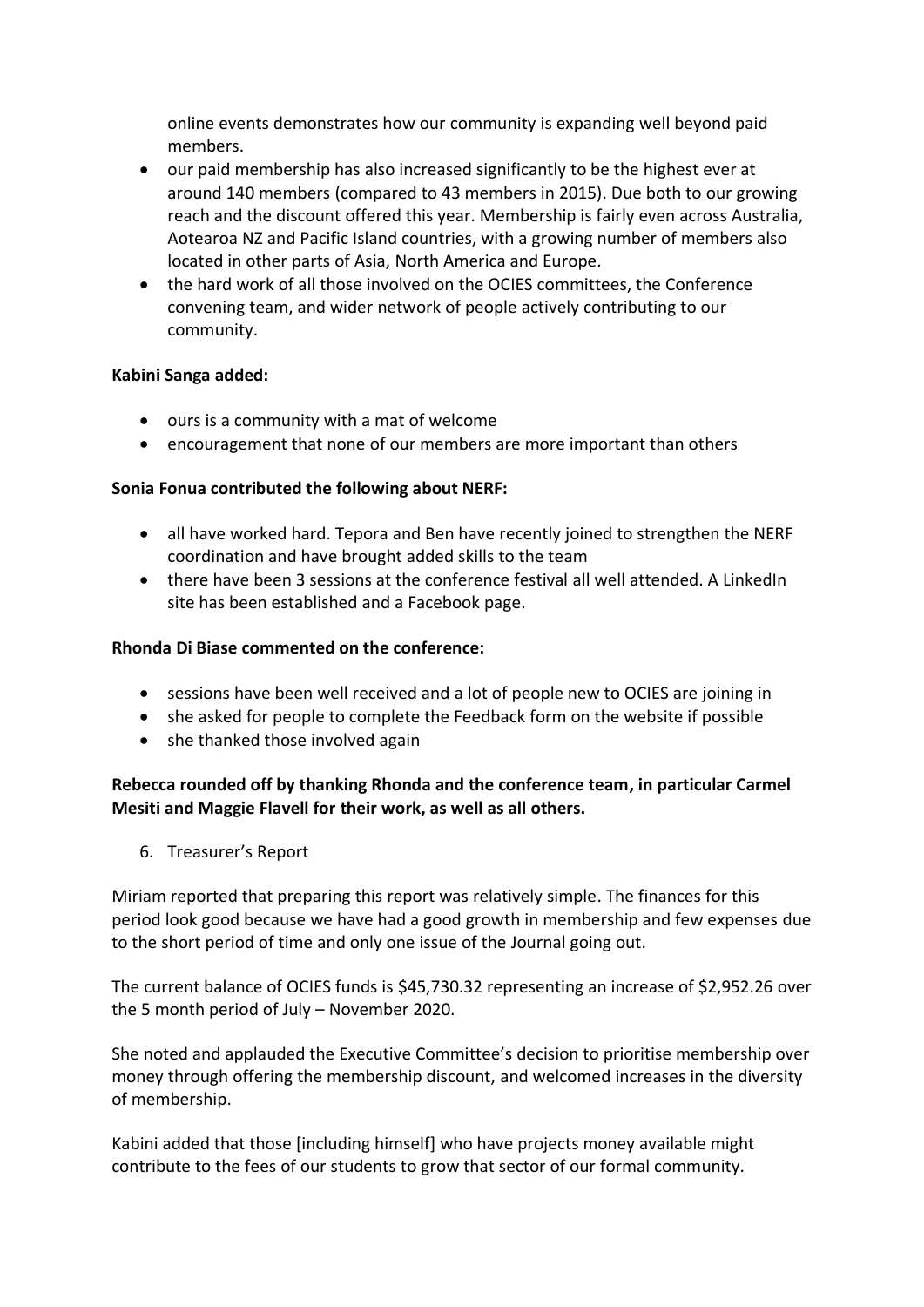# **Report approved: Rachael Torombe. Seconded: Sonia Fonua**

# 7. Editor's report, *International Education Journal: Comparative Perspectives*

Rebecca pointed to the availability of the report on the website. On behalf of Alex McCormick (Senior Editor), she highlighted that the Internship and mentoring programmes have started. The next edition is due out on Monday. Plans are in place for several issues next year including a special issue based on the Festival.

OCIES members are requested to please cite articles from the journal as this is critical to raising the visibility and rankings for IEJ:CP. Members are also encouraged to be reviewers and this could include partnering with students/NERF for reviewing.

Miriam noted that quantitive researchers as reviewers would be very welcome.

## **Report approved: Kabini Sanga: Seconded: Martyn Reynolds**

8. Honouring remaining 2019 Conference Scholarship awardees

Martyn acknowledged those who were unable to attend the 2019/2020 AGM. However, although our two unhonoured winners, Bridget Hughes & Seremia Takevitaka were not present, they were congratulated

#### *Papers for discussion*

9. OCIES Vision – refer to Vision paper

Kabini reminded the meeting that from 2018 the society began moves to focus on relationality, and the ongoing process that has occurred in the Wellington Conference and elsewhere.

He separated the written statement and the ways we live out the vision. For the written statement, he asked the AGM to endorse the statement as is and also note that the EC will continue to develop the vision going forward.

Daniel Couch acknowledged the difficulty in pulling together a wide range of views and agendas in a statement and described the statement as an honest and open intention that does not narrow what membership and research might be so that all can see themselves and their work aligned with a vision.

Brian Denman questioned whether OCIES should proactively endorse the World Council (WC) given the level of representation we have on that body in a situation where there is fragility in world-wide bodies and the directions they might pursue relative to opportunities to steer direction.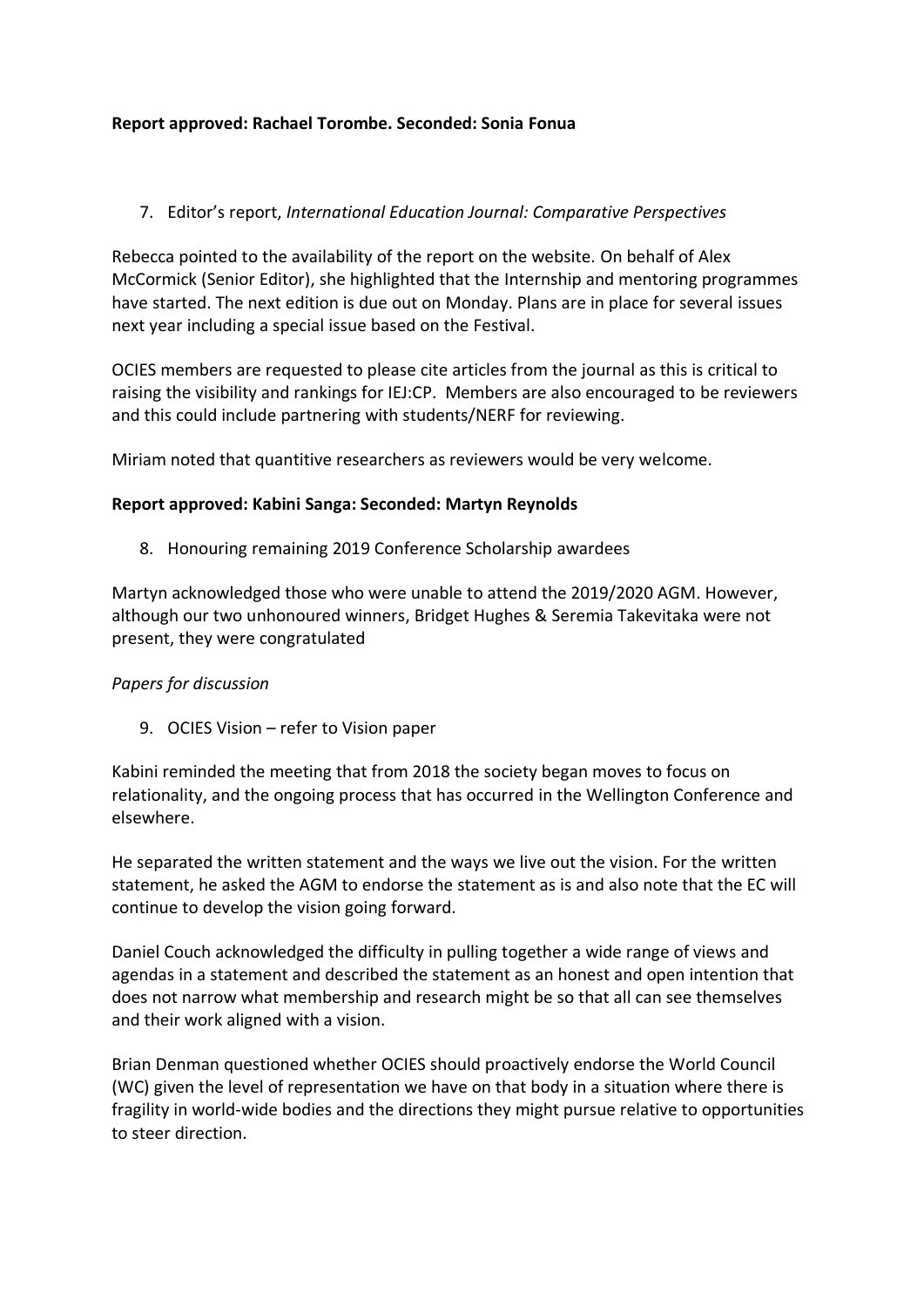Kabini said this is a worthwhile question and that we are members of the WC and that our presence in a global environment through commitments is the way we represent our members. Rebecca located OCIES in the world picture and in history, pointing out that we are represented through several office bearers.

Eve spoke to the historical moment when the society changed its name. Previously ANZIES was well represented at WC and at that point the desire was to continue involvement. She reminded the meeting about our co-hosting of the next World Congress and encouraged a continued engagement recognising that inevitably not all WC actions will meet the needs of all society members. She pointed out Kabini has already had influence at the Council level particularly regarding notions of relationality.

Brian returned to the word 'proactively', suggesting that perhaps this be removed. He stated that the WC has been fragile over a period of time and wondered how we want to frame the association as contributors but not necessarily proactive.

Miriam wondered if 'relationality' could be included in the vision.

Kabini explained his view that world leading is to do with excellence rather than domination, and that relationality could be seen as an element in 'authentic'. Our position in the WC is a matter of staying true to ourselves, including through generosity and relationality. Kabini pointed to the statement as part of a process rather than as an end point.

# **The meeting was asked to endorse the statement less 'proactive'. No objections were raised, so the statement and process was adopted unanimously.**

10. 2021 Annual General Meeting dates

Rebecca noted the intention is to return to the traditional annual cycle of the AGM in/around Nov-December, coinciding with the annual conference. Exact dates to be confirmed next year.

#### 11. A.O.B.

Brian celebrated a new Master's degree of Comparative and International Education at the University of New England, which includes twinning protocols. This is significant for CIE in the region. He flagged potential for OCIES members to be involved as casual contributors to this. Information to be shared via the OCIES website and newsletter.

Kabini asked that first timers to AGM might share for a moment their feelings. Tepora Wright described OCIES as the most welcoming academic forum she has experienced enabling critical contribution to education in the region. Jeremy Dorovolomo thanked the society for the opportunity to take part, including in the next session. Maggie Flavell reflected on the opportunity to be drawn into the environment, speaking to NERF and Rebecca as hardworking and helpful. Rebecca thanked Maggie for her work behind the conference. Kaori Okano expressed a willingness to be involved as a book review editor for the journal. Li Kan pointed out she had attended before but expressed the value of the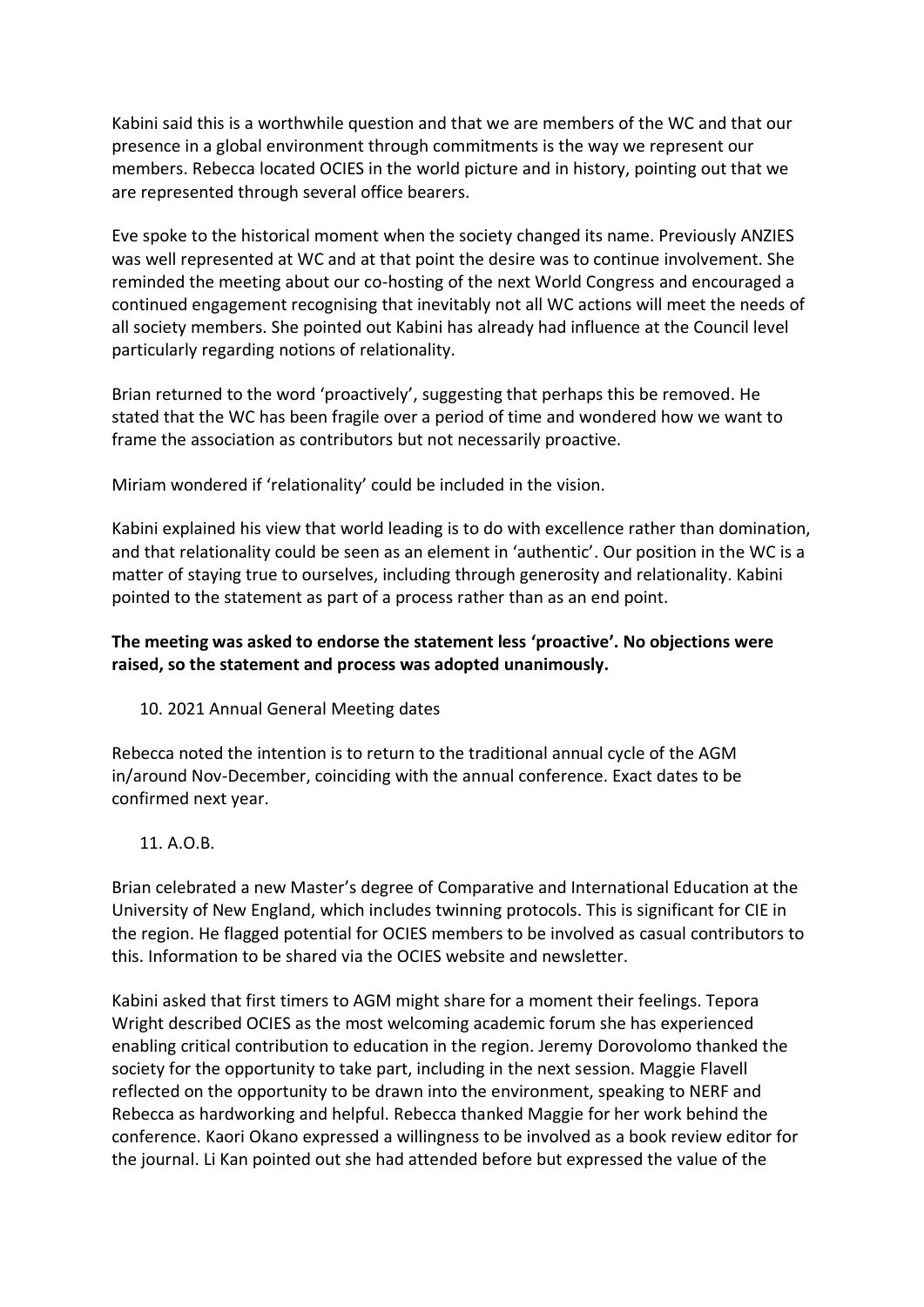transparency of the vision and conference, and Rebecca and Kabini for their efforts. Ben Levy explained how refreshing it is to be part of a group that offers respect and challenge.

12. Closing of the 2020 AGM

Rebecca thanked everyone for coming and wished everyone a good break in this festive season.

Appendices:

- 1. Co-Presidents' report
- 2. Treasurer's Report
- 3. IEJ:CP Report
- 4. Vision Paper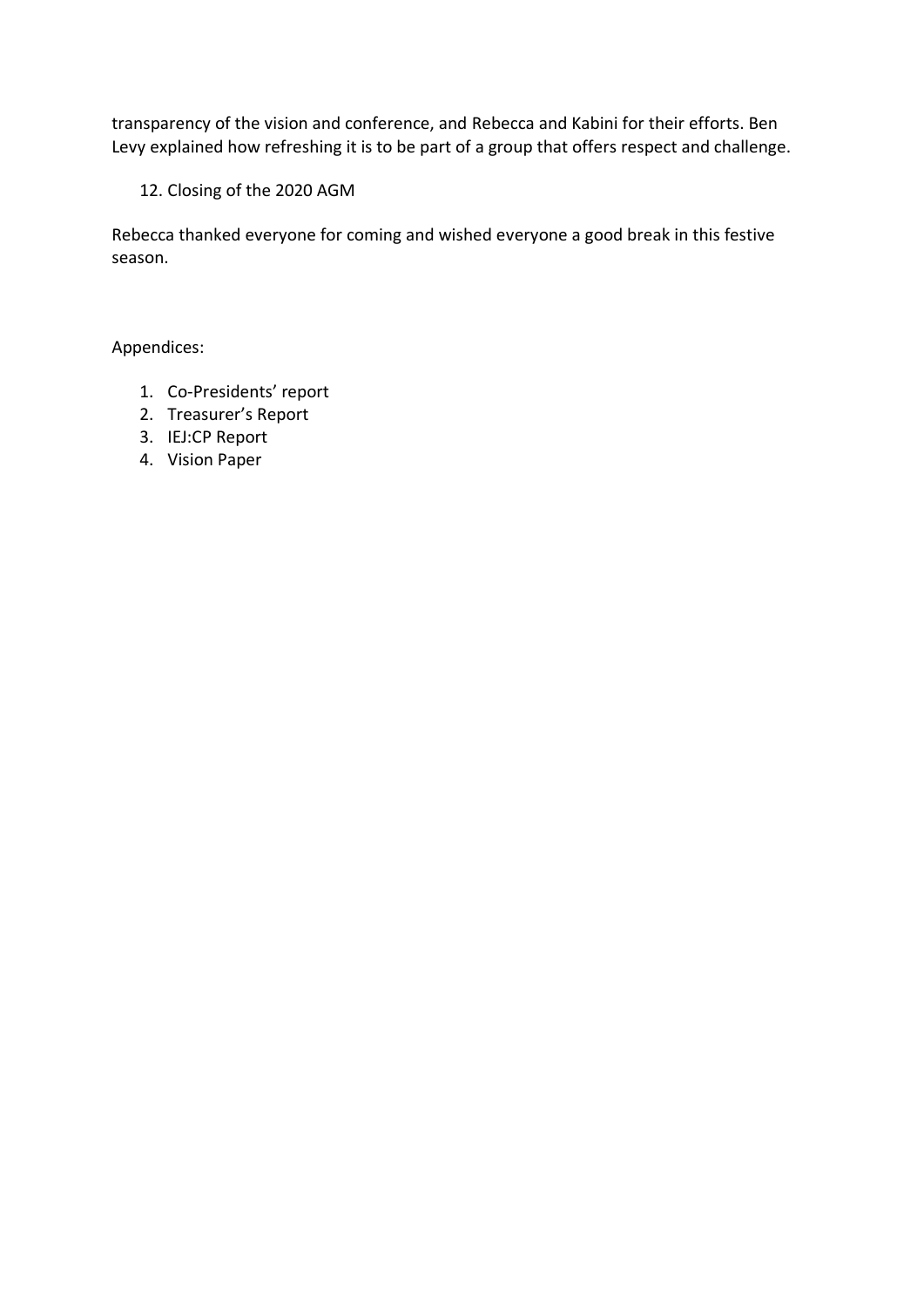# **1. Co-Presidents Report 2020**

Due to the hard work and commitment of the OCIES General Committee, Executive Committee and wider community, OCIES has achieved many things over the last 6 months including:

- General Committee & dedicated NERF, Engagement and WCCES Congress positions now active
- ICJ:CP going strong with next issue due shortly & Internship & Mentoring opportunities initiated
- Continued active engagement and influence within WCCES
- Invigoration of our New and Emerging Researchers Fono
- Wellington Southerlies tok stori series
- Festival of OCIES Virtual Conference
- Quarterly newsletters
- Over 2,000 visitors to our website since June & almost 400 Facebook group members
- Membership now at 135
- Of these: 47 in Australia, 38 in Aotearoa New Zealand, 31 in Pacific Island countries, 3 in Timor-Leste, 5 in Asia, 9 in North America or Europe
- Compared to 2015: 43 members (38 in Australia or Aotearoa-NZ, 4 in Asia and 1 in Fiji).
- 2. Treasurer's Report

# Treasurer's Report 2020

This is the Treasurer's Report for OCIES covering the period  $1<sup>st</sup>$  June 2020 to 25<sup>th</sup> November 2020 prepared by OCIES Treasurer Miriam Ham and presented at the Virtual 2020 AGM on 7<sup>th</sup> December 2020.

#### **Statement of Accounts**

As at 25th November 2020, the total account balance for OCIES was **\$45,730.32.** The balance includes funds held in the OCIES ANZ Cheque and Savings Accounts, and the OICES Paypal account (for membership payment). This balance reflects an increase of \$2,952.26 from the report delivered in June 2020.

The following tables show OCIES income and expenditure for this period of 2020:

#### **2020 OCIES Income & Expenditure**

| <b>Income</b> |         | Expenditure |          |
|---------------|---------|-------------|----------|
| Bank interest | \$3.87  | IEJ costs   | \$455.00 |
| Membership    | 3554.11 | Refund      | \$150.72 |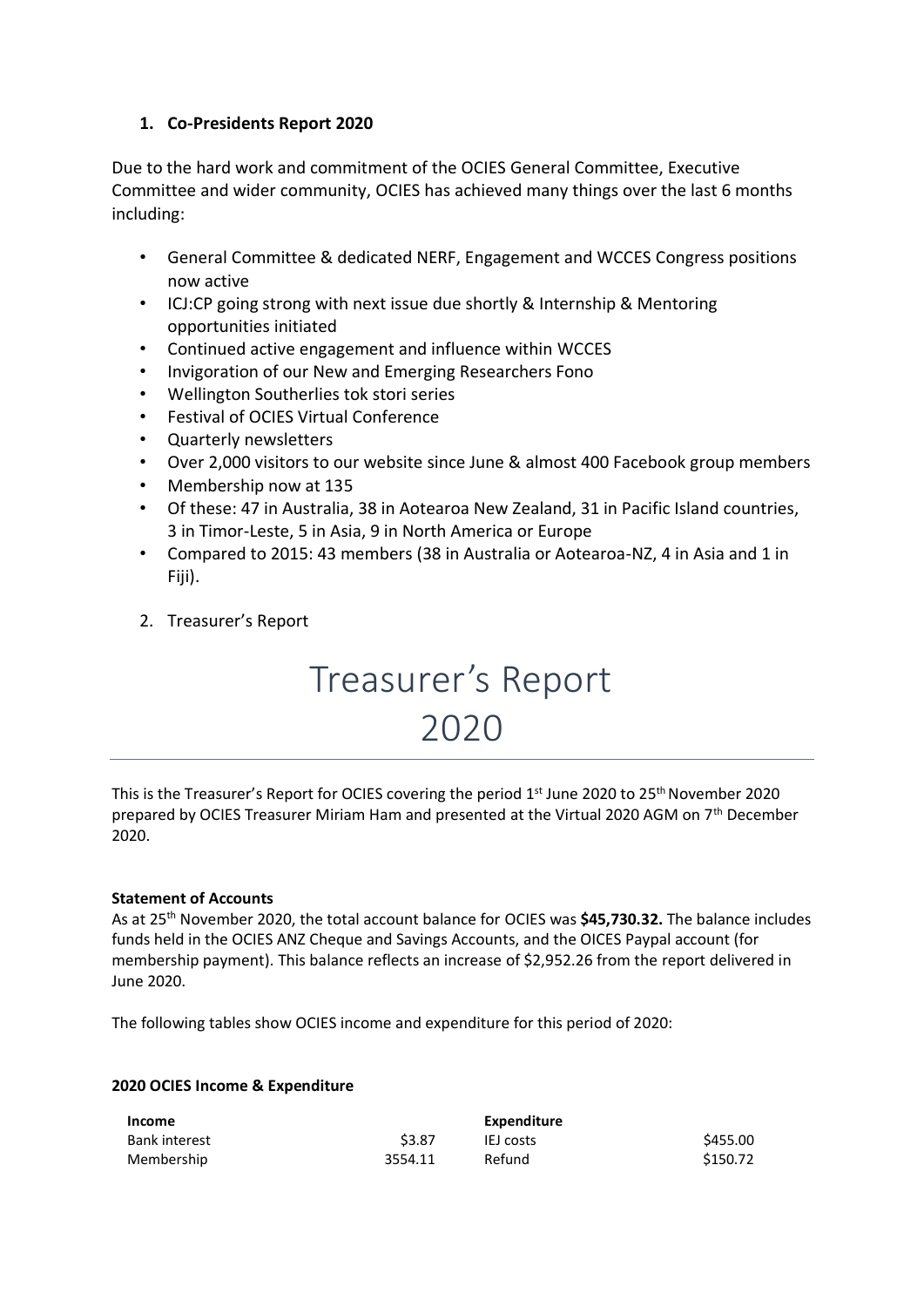| <b>Total</b>          | \$3,557.98  | Total | \$605.72 |
|-----------------------|-------------|-------|----------|
|                       |             |       |          |
| <b>PROFIT/ (LOSS)</b> | \$2,952.26  |       |          |
|                       |             |       |          |
| <b>TOTAL BALANCE</b>  | \$45,730.32 |       |          |

In the absence of a conference in 2019 and 2020, it was reported to the Executive that membership renewals were very limited as of October 2020. Under the direction of the Executive, a reduction in fees was advertised in connection with the Festival of OCIES. As of October, there has been an increase in new members with over 30 memberships completed. We now have 131 paid members, and seven applications awaiting payment on the data base.

There was one publication of IEJ in 2020 which accounted for the smaller amount spent on Copyediting.

**Prepared by:** Miriam Ham OCIES Treasurer M.ham@cqu.edu.au 25th November 2020

3. IEJ Report

# **AGM [07 – 12 / 2020]**

**Title of Document: Annual Report of the International Education Journal: Comparative Perspectives (IEJ: CP) (07/2020 – 12/ 2020) Prepared by: Dr. Alexandra McCormick**

**Intention:**

**- Report on the IEJ: CP changes over the second half of 2020**

**- Introduce the newest Editorial Team members and roles**

- **- Update on Internship and Mentoring strategy initiatives**
- **- Confirm copy-editing budget**

**- Elicit members' contributions and feedback Main points:**

**1. In January 2020, Alex McCormick took on the role of Senior Editor and established a new Editorial Team: Radha Iyer remained as a general sub-editor, with Donella Cobb, Miriam Ham and Nisha Thapliyal. Sarah-Jane Moore and Julianne McLaughlin are subeditors of our new Creative Works sub-section. Issue 2 features the inaugural Community Voices sub-section. Book Reviews and Creative Works will likely feature in 2021 issues (Creative Works possibly 2020, pending review).**

**2. The IEJ: CP was approved as a member of the global Free Journals Network from 10/2020: https://freejournals.org/**

**3. Progress with New Editorial Team / management structure:**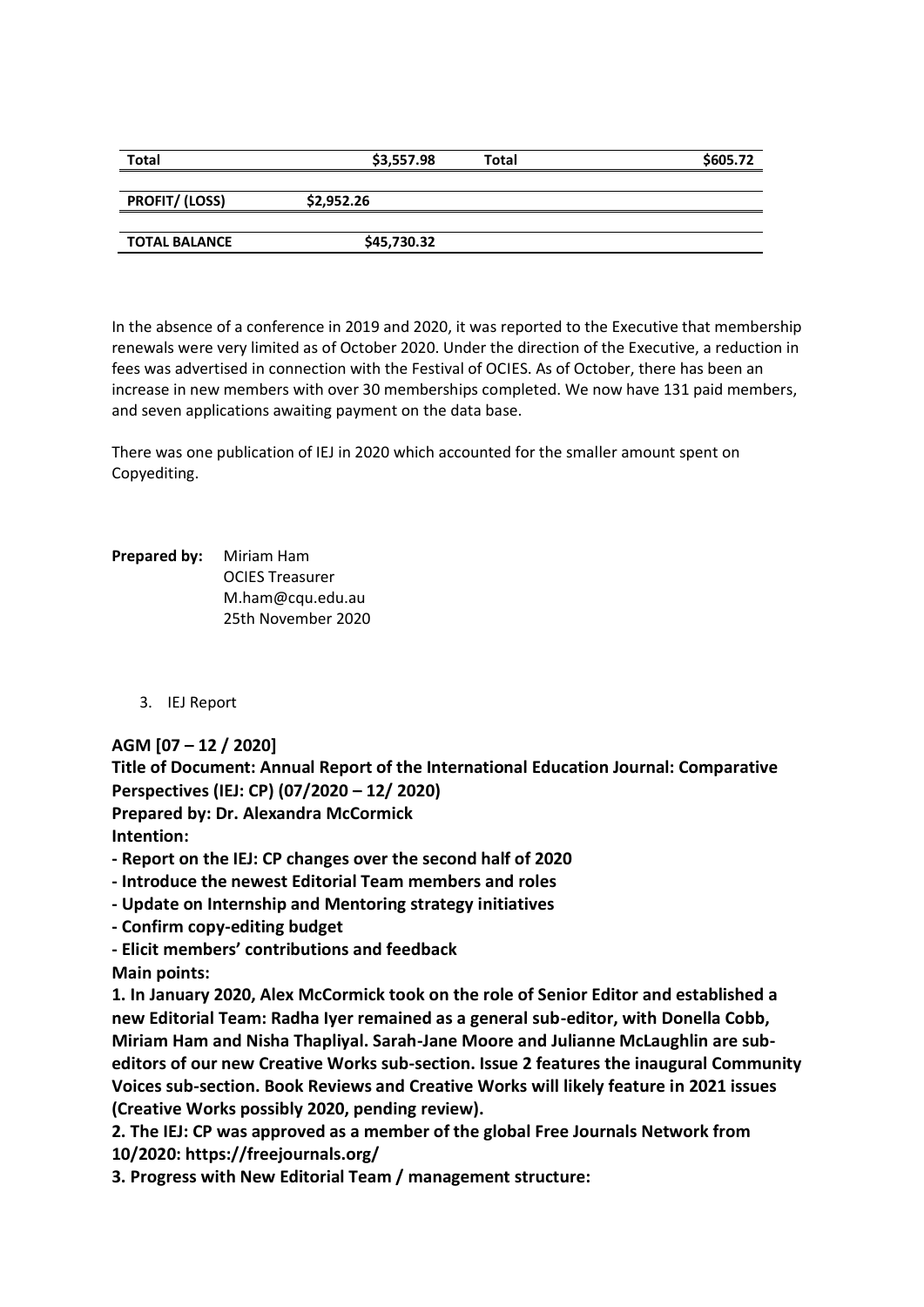**o Book reviews sub-editor- Professor Kaori Okano**

**o IEJ: CP Partnering Engagement Programme coordinator / sub-editor – Dr. D. Brent Edwards**

**4. Re-composition of the Editorial Board – to be reviewed 2021**

**o New role description: • Undertake two or more article reviews a year • Actively promote the journal through your networks • Meet (virtually) at least three times per year (2020 likely excepted - and ideally, but not necessarily, one meeting will be inperson, at the annual OCIES conference) • Adjudicate accepted articles for an award annually • Serve periodically as e-mentors in a journal mentoring program • Source new reviewers, on an ongoing basis and as needed when approached by Editorial Team members**

**5. IEJ: CP Engagement Initiative strategy progress:**

**- Internship programme initiated**

**▪ 2 p/a for a term of 6 months each, from 08/2020 – 02/ 2020 – inaugural internships underway**

**▪ Learning through working with the Senior editor and Editorial Team and Board**

**▪ Attends most monthly meetings (Feb- June or July- Nov), and at least one Editorial Board meeting**

**▪ Assists on at least two papers in the review process**

**▪ Administrative work with senior editor, as learning of the overall journal procedures, processes and online system**

**a) Partnering Engagement Programme (piloting):**

**▪ Pairs an OCIES elder or senior academic (Editorial Board members & members) with an ECR**

**▪ Application process in parallel with internship program for 2020**

**▪ Details of relationship / requirements:**

**o Participants clearly negotiate frequency and nature of exchanges at the start; guidelines to be developed by Ed. Team and Board**

**o Aim is to be mutually beneficial for the 'mentor' and 'mentee'**

**b) Annual conference information session and journal workshop at Festival of OCIES**

**c) Annual IEJ: CP article of the year – open to all published articles, to begin in 2021,** 

**Selection Committee of Editorial Board members to be led by Joel Windle**

**6. Creative Commons license (CC BY ND 4.0) applied to articles from 12 / 2020 issue.**

**7. Planned issues of the IEJ: CP**

**• Two issues published in 2020 (one Special Issue in June / July and one General Issue in December.**

**• Three issues are planned for 2021 and 2022, although there is scope for some variation in that, between two and four.**

**8. Confirm copy-editing costs**

**• Issue 1 - \$455**

**• Issue 2 – TBC; 3-6 more articles than Issue 2, so will be higher**

**We, again, thank Miriam Verbeek for her services as a Copy Editor. Actions required at AGM:**

**• Discussion of any points per members' interests**

**• Reaffirm need to cite articles from IEJ: CP if ranking to improve and;**

**• Ongoing need for reviewers**